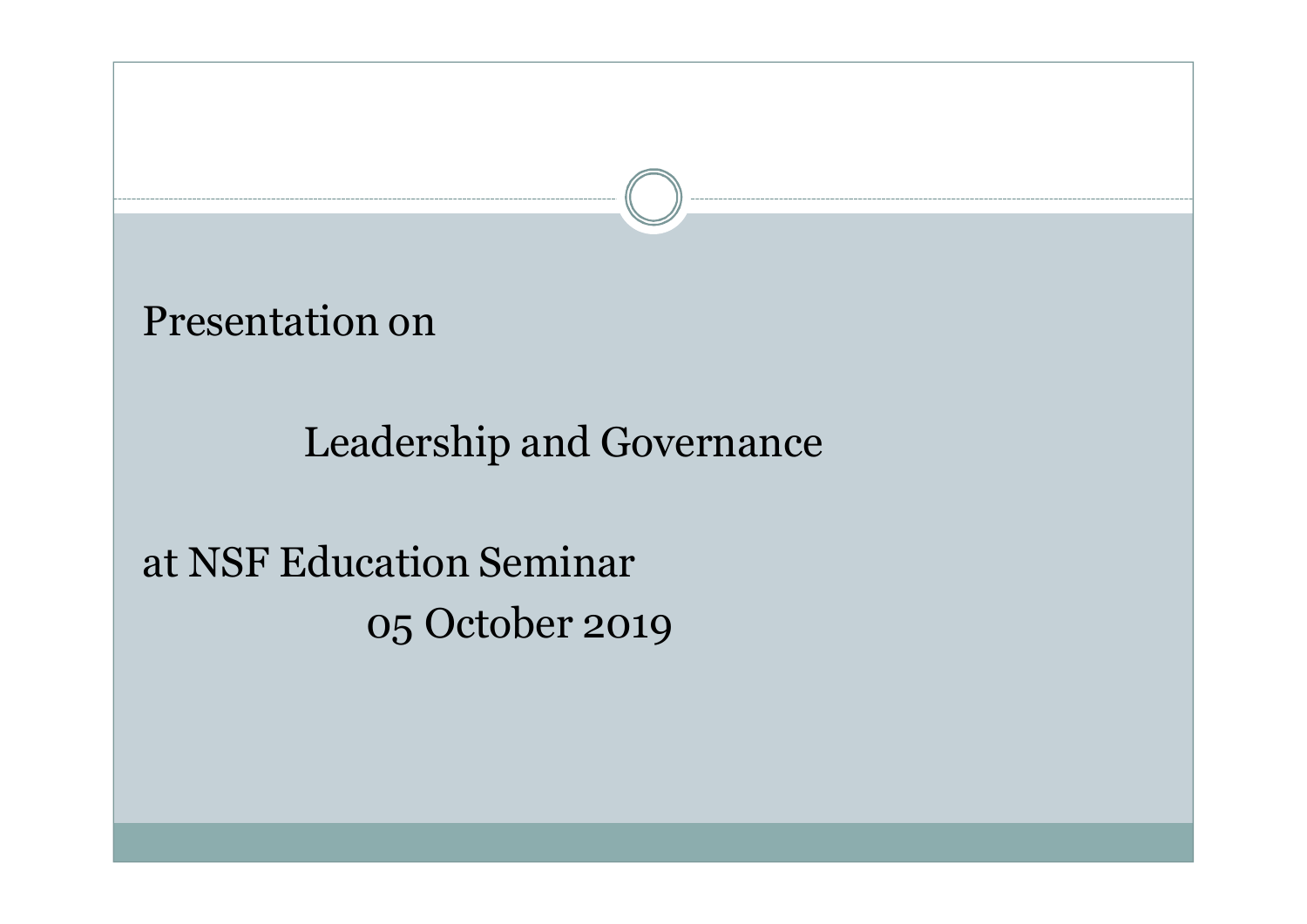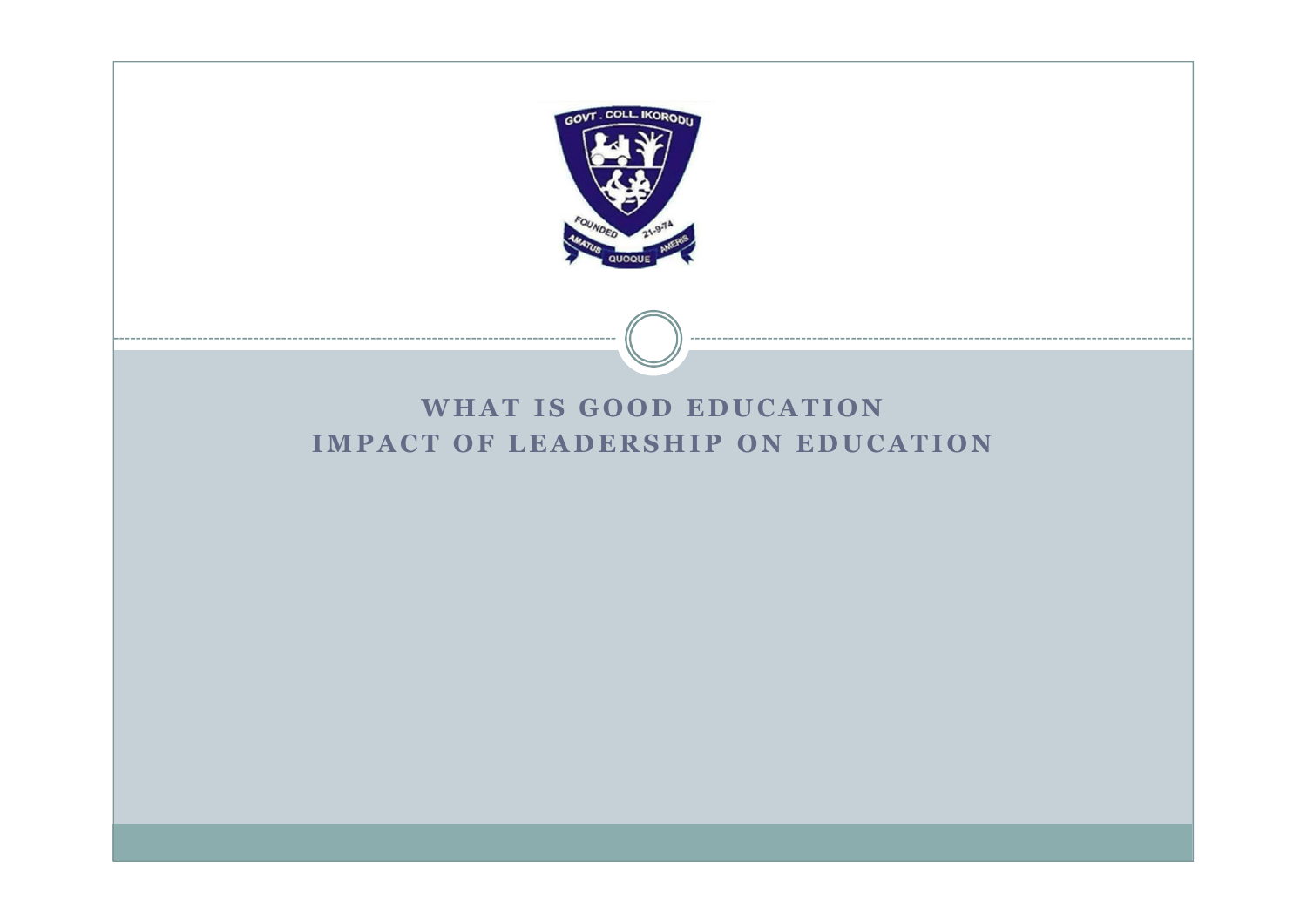#### Good Education

- A good education can change anyone. A good teacher can change anything'
- ó The United Nations Educational, Scientific and Cultural Organization (UNESCO) "Education transforms lives and is at the heart of UNESCO's mission to build peace, eradicate poverty and drive sustainable development."
- <sup>ó</sup> Starting point should be a establishing a strong foundation in the students. Ability to read, write, comprehend in English (being the official educational language) and numerical skills
- ó Good Education differing opinions as to what constitutes good education. some focus on the success of grades achieved, others look at the social wellbeing and emotional development of the child. Bottom line is to produce young adults who will a positive influence on their society and contribute to the economic growth of their country
- <sup>ó</sup> Obtaining skills to be self sufficient in adulthood (Nigeria does not have a welfare benefits systems)
- <sup>ó</sup> If so desired to be enable to communicate, interact on the global stage which gets smaller by the day (technology)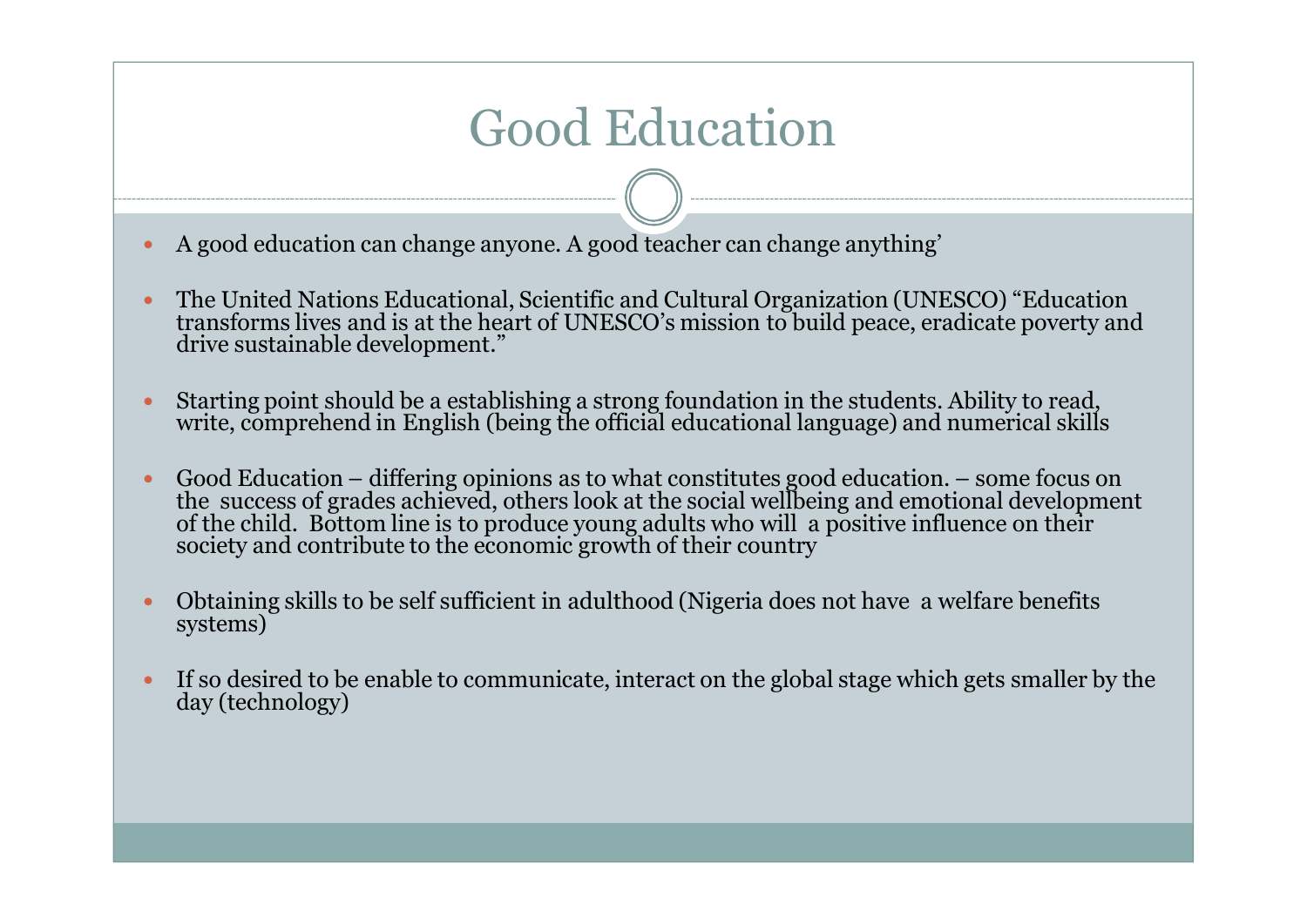

ó Lagos state is made up of 6 education districts comprising of at least schools in 3 areas each. GCI is in District 2 including schools in Kosofe and Shomolu LGA.

ó GCI attained 98% overall last year.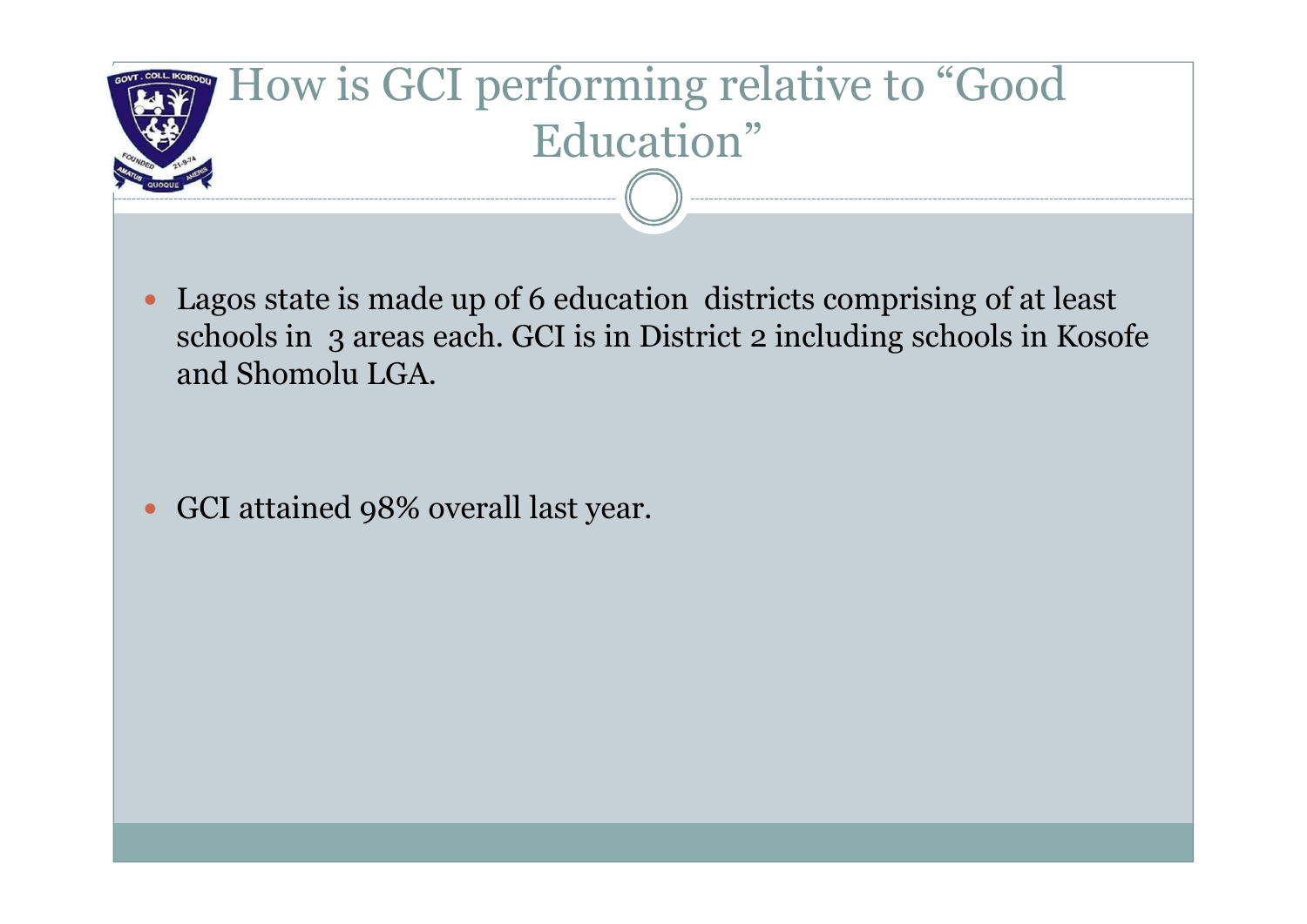

# How is GCI governed?

- ó Principal is directly responsible to Tutor General/PermSec (TGPS)
- ó The TGPS is also responsible for staffing issues.
- ó monitoring teaching activities, curriculum setting, quality assurance etc.
- ó The Perm Sec from Minstry of Education is directly responsible to the commissioner of education
- Teaching Service Commission(TESCOM) deals with promotion, pension, recruitment and appointment of teachers.
- The Ministry of Education is in charge of issues about infrastructure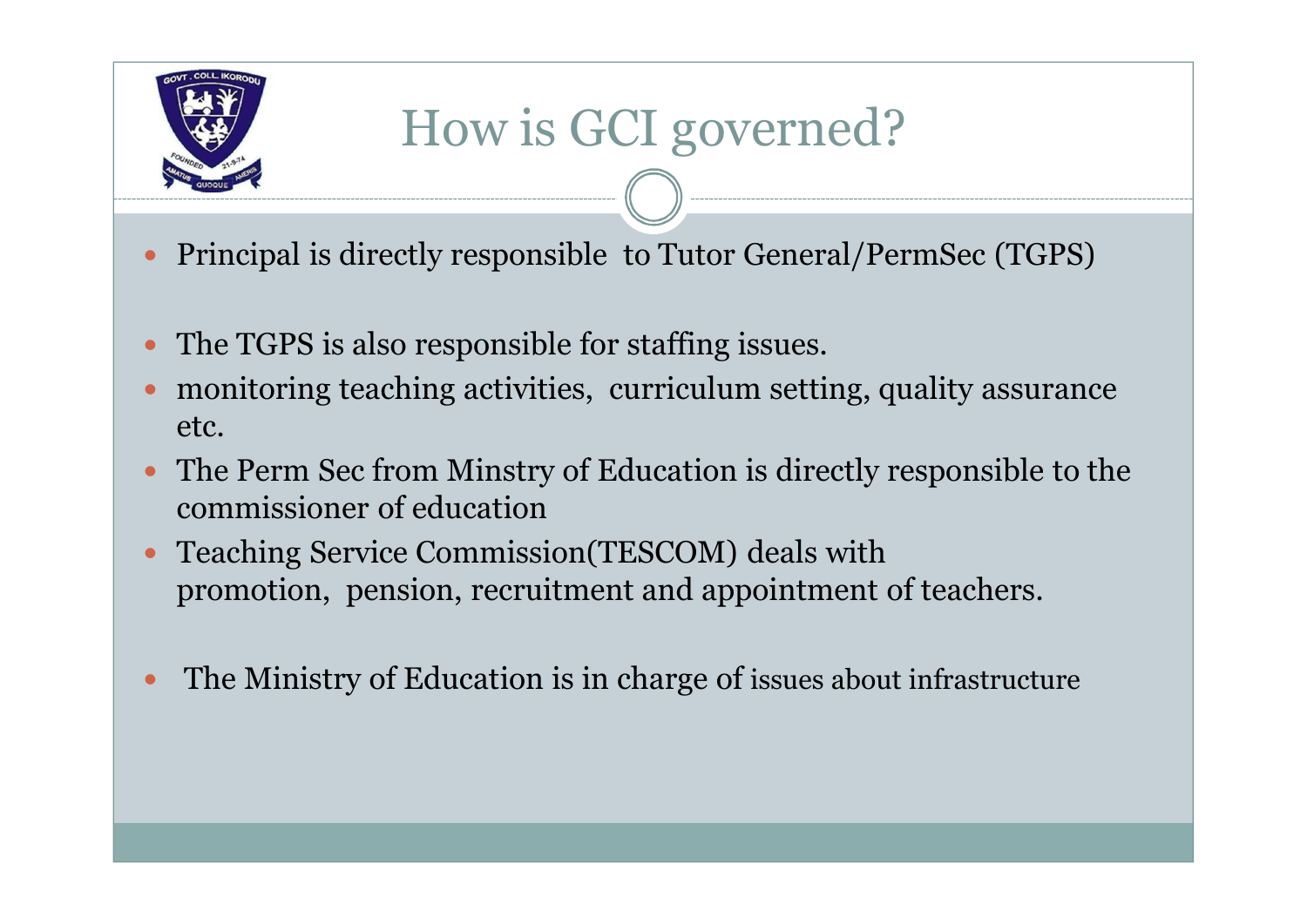#### **Challenges to good Governance**

• Communication between the different alms of governance

- Bureaucracy in system
- Lack of students' voice/entrenched culture of respect for elders which inhibits open and frank discussion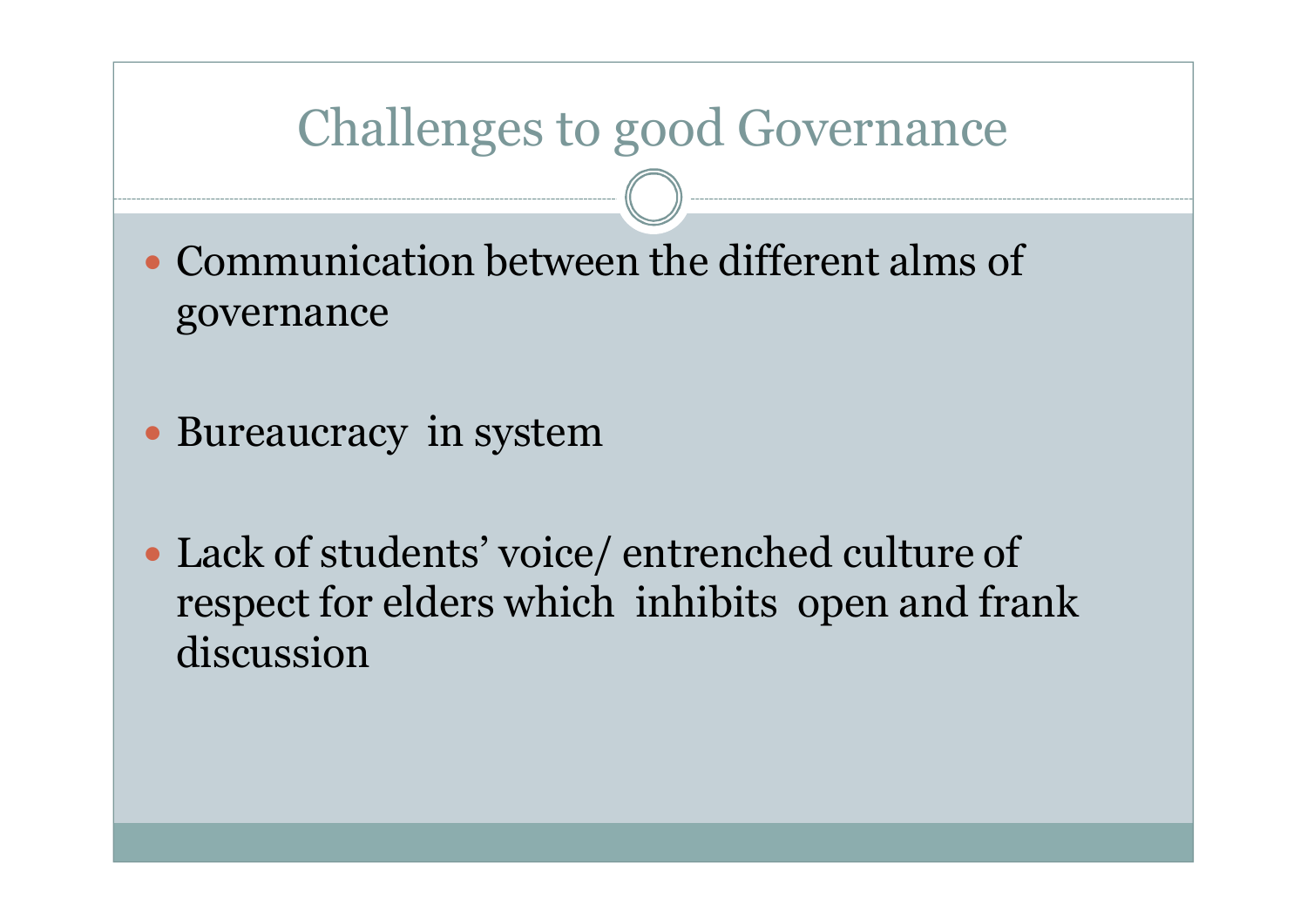

### What needs to be done to improve it?

- ó Finance to equip school
- ó Parent engagement
- Technology adoption
- Teacher training
- Collaboration with other schools/ sharing facilities
- ó Student engagement